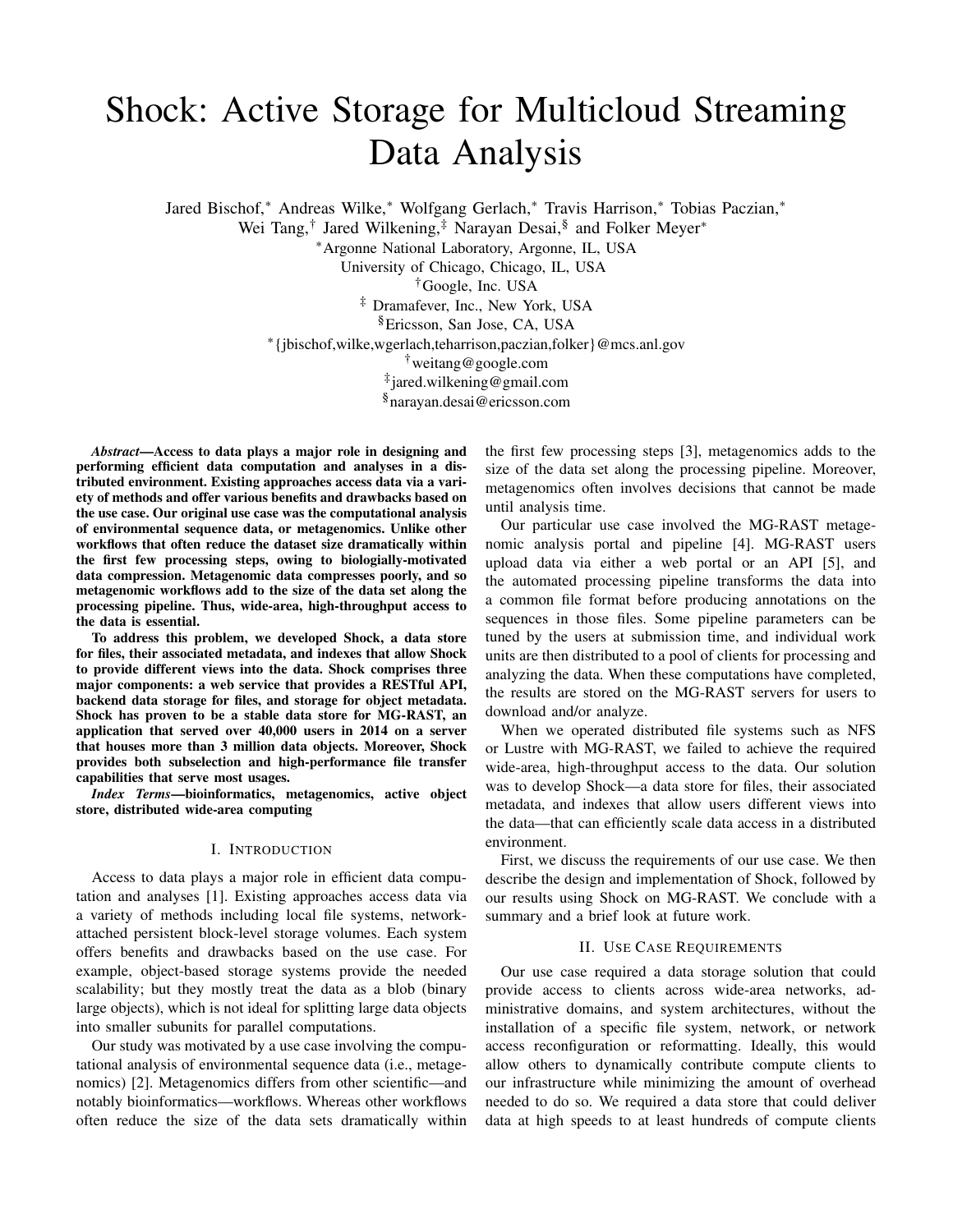across remote locations in parallel, with little load on the data server or the clients. We wanted the delivery speed also to be independent of the programming languages being used to perform the computation. Additionally, we wanted the ability to index our data objects in order to serve subsets of the data to multiple compute nodes and/or to perform analysis operations with varying index-defined subsets. And, we wanted users to be able to implement and extend the library of pluggable file parsers. For example, one could imagine using a parser to index all the sequences in a file, but using a second parser to index all of the sequence clusters in the same file.

For efficiency of resources, we desired that our data storage avoid data duplication. And, we wanted to be able to encapsulate all our metadata in this storage engine and make our data searchable by system- and user-defined metadata. Furthermore, we desired a solution where our data not only could be stored for computation but also could serve as a long-term backend data store for our production services. Thus, the data had to be individually addressable without namespace collisions between the numerous temporary objects/files produced during a workflow and the data that is stored long term.

We examined a number of existing technologies for these and other desired features. The results are listed in Table 1. As shown in the table, none of the existing tools met all our requirements. Thus, we sought to create an open source object storage application with features that complemented the existing solutions but also enabled users to plug in subsetting engines specific to their use case, in order to further increase I/O performance in a parallel and distributed compute environment.

| TABLE I                                                      |  |
|--------------------------------------------------------------|--|
| SURVEY OF EXISTING TECHNOLOGIES FOR OUR DESIRED FEATURE SET. |  |

|               | iRods    | S <sub>3</sub> | <b>NFS</b> | Lustre       | Gridftp       | <b>HDFS</b> |
|---------------|----------|----------------|------------|--------------|---------------|-------------|
| <b>AWAN</b>   | $\pm$    | $\mathrm{+}$   |            |              |               |             |
| AAB           |          |                |            |              | $\frac{1}{2}$ |             |
| <b>FCD</b>    |          |                |            |              | $^{++}$       |             |
| <b>INDEX</b>  |          |                |            | $\mathrm{+}$ | limited       |             |
| Pluggable     |          |                |            |              |               |             |
| <b>ADD</b>    | +        |                |            |              |               |             |
| <b>SEARCH</b> | $\,{}^+$ |                |            | na           |               |             |
| <b>LTS</b>    |          |                | na         | na           |               |             |
| ZC.           |          |                |            |              |               |             |

AWAN=across wide area networks, AAB=across administrative boundaries, FCD=fast content delivery, INDEX=index data objects and subsets, PLUG-GABLE=extend set of pluggable file parsers ADD=avoid data redundancy, SEARCH=searchable metadata, LTS=long-term storage, ZC=zero config

## III. SHOCK DESIGN AND IMPLEMENTATION

To meet our needs, we developed Shock, an object-based data management system for biological data and metadata management.

## *A. Design*

The biological data itself should be stored in an efficient backend file system or data store. The metadata can include not just system information about file size, date of creation, and permissions but also complex metadata objects that users can define (a predefined schema is not required). Both system metadata and user metadata are searchable in Shock, enabling users easily to identify their data objects. Allowing for more extensive metadata can help users organize their data objects and inform users of data content and origin. In our target application area, bioinformatics, data reuse is critical as analysis costs increase [6]. Reusability requires comprehensive metadata describing the provenance of original data sets, as well as computational provenance of downstream analysis products. Shock provides consistent and comprehensive provenance storage and query capabilities on this metadata.

Shock has a built-in, optimized, and extendable architecture for index-based subsetting. Users can use the indexing functions that come with Shock or create indexers. Creating subsets from an indexed data file allows users to easily divide their data into subsets for parallel computation and then have Shock merge the results. These features reduce data transfer overhead where clients require only a portion of an input data object for a computation.

Shock provides clients with data access without having to configure access to remote filesystems (and deal with all the accompanying issues) in a wide-area, third-party setting. Shock performs well in a distributed computing environment and serves as a sweet spot between the typical parallel file systems used in HPC environments and distributed object stores. Shock provides parallel streaming of data objects (similar to Amazon's S3) but also provides the tools for creating and storing smart subsets of the data. Each Shock object receives a universally unique identifier, and data is write-once (i.e., once data is uploaded to Shock, it cannot be modified), thus ensuring data coherency.

While filesystems such as Lustre provide server-side seek() operations allowing efficient client-side random access, Shock implements even more computation inside the storage system. This approach can save on more expensive I/O operations. First, Shock computes a checksum on the data uploaded into Shock so that one can verify the successful upload/download of data to and from Shock. Second, upon user request, Shock will build indexes on previously uploaded data object, which can make the data more readily available via subsetting. Third, Shock reduces the need for data duplication by providing the ability to create virtual "copies" of data objects (in actuality, just pointers to a single data object, although this is transparent to the user). Fourth, Shock filters can be used to dynamically reformat data objects on the fly by transforming data that is requested, as it is being downloaded. Fifth, Shock allows for upload followed by subsequent decompression of compressed file types as well as downloading of a file in either compressed or uncompressed format.

Using the AWE [7] compute platform, which integrates with Shock, users can parallelize and scale their applications on distributed compute resources across remote locations. All the uploaded data and all subsequent data products are stored on a Shock server. Each AWE work unit downloads input data objects from Shock, performs some computation, and then outputs data objects back to Shock. Some of the large data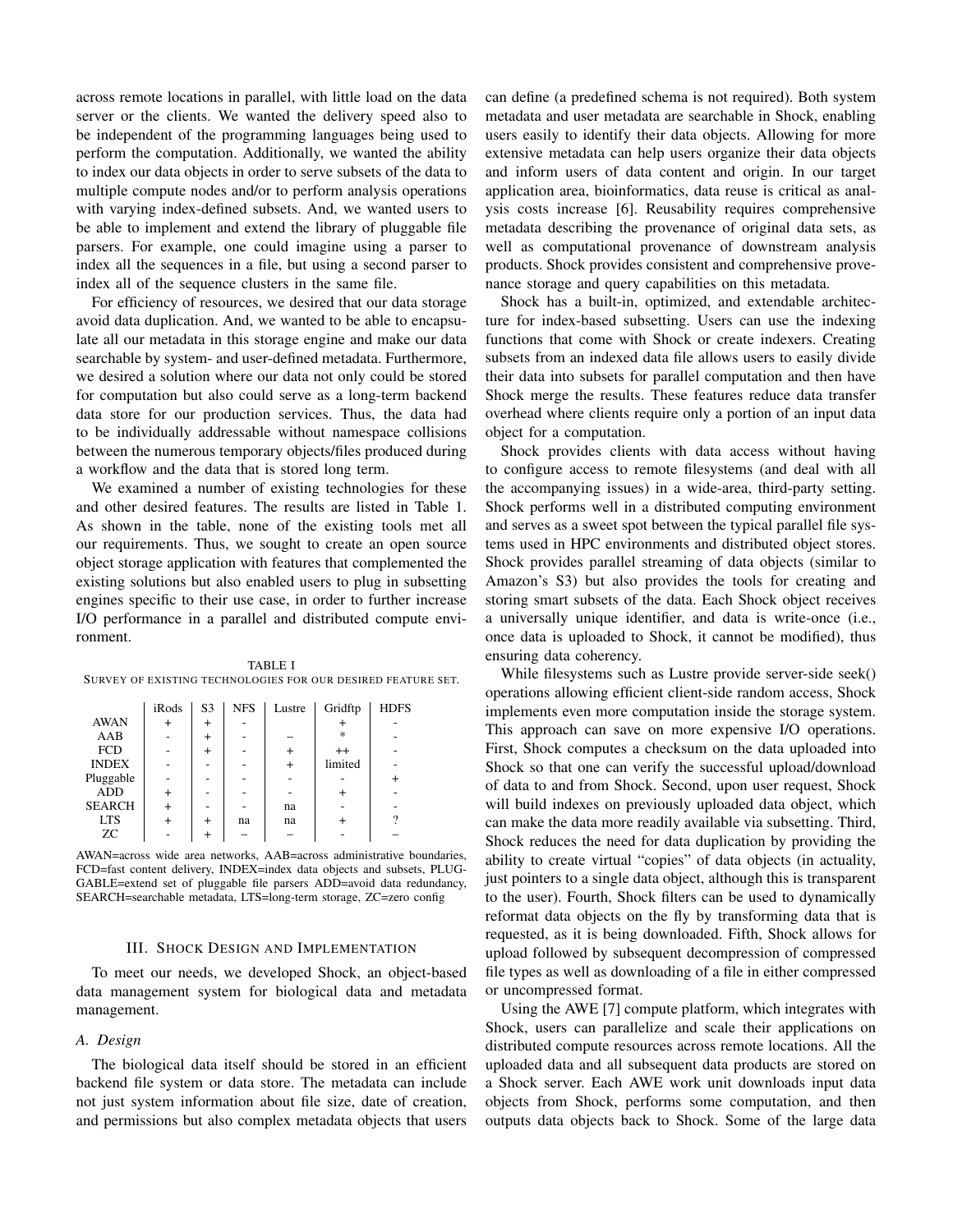objects that are frequently required for computation are cached on the clients to reduce I/O overhead.

## *B. Implementation*

*Architecture:* Shock comprises three major components: a web service that provides a REST API, used for all interactions with Shock; a backend data storage that handles the file retrieval, update of metadata, and creation of indexes; and MongoDB, which stores metadata, such as file attributes and properties (ACLs, file size, file checksum, etc.) and userdefined metadata (see Figure 1). Shock allows for complex search queries and supports indexing of metadata fields, thus enabling rapid queries of Shock objects (called nodes) by universally unique identifier, creation date, and object permissions. Additional indexes on node metadata can be specified in Shock to suit different applications.



Fig. 1. Design overview of the SHOCK server.

The Shock node data file and indexes on the data itself are stored to disk on the posix file system underlying Shock. Additionally, a BSON file is saved to each node's data directory as a replicate for the JSON document stored in a MongoDB for that node. This file gets updated by Shock each time a modification is made to the node's metadata in MongoDB. Thus, if the MongoDB backend for Shock were lost or corrupted, the data could be recovered from disk by loading these BSON files into MongoDB. Currently Shock supports standard posix file systems; it can be built on top of any parallel or distributed file system and could potentially be extended to run on top of an object store such as Amazon S3. Shock also provides access control via a standard ACL (access control list)-based security model. It can be configured to use external OAuth 2.0 providers (e.g., Globus [8]), and users can share their data with others. Shock is implemented in the Go programming language [9], which provides lightweight threading for performing tasks in parallel and contains extensive network communication libraries suitable for this application.

Shock is an open-source project under a BSD style license maintained at github.com/MG-RAST/Shock.

*Data records and subsets:* The creation of subsets of the data suitable for processing can be handled as a preprocessing step prior to one or many workflow steps; however, if done client side (the normal convention), it will cause significant I/O overhead for the entire data set to be transferred to clients with sufficient local disk available for subsetting. Additionally, results computed on diverse nodes need to be integrated, again requiring significant local storage. In addition to mentioning the resource requirements, ad hoc scripting for subsetting and reintegration is error prone. For this purpose, we implemented the notion of a record in Shock to refer to a single item within a data object.

Within each node's data directory is a subdirectory for storing indexes to the data itself, for providing fast access to structured sections (i.e., records) within the data. Figure 2a depicts how entries in an index file point to a section of the data file. Figure 2b indicates how a chunk-record index is designed to divide contiguous groups of records into similarly sized chunks. This was important for attempting to equally distribute a data set (and hence the computational workload) across many clients in a distributed computing environment. Other supported record types include lines in a text file and lines grouped by column values. Additionally, a list of records in a Shock node can be saved in Shock as a subset for later reuse.



Fig. 2. Graphical depiction of Shock node indexes that reference Shock node data files and provide fast access to regions (i.e., subsets) of the data file.

*API:* The Shock API is implemented in the Representational State Transfer (REST) style [10]. The API has three resources. The node resource is where users can upload, retrieve, and delete data objects and metadata on the objects. When a new data object is uploaded, a universally unique identifier (uuid) is returned for the newly created Shock node. This makes data objects uniquely addressable across datasets and makes data integration across Shock servers possible. Operations within the node resource allow users to modify ACLs and indexes on the data. The preauth resource is used to provide onetime-use public URL access to data that is otherwise private and requires authentication. The wiki resource is where the Shock API documentation is available for convenience after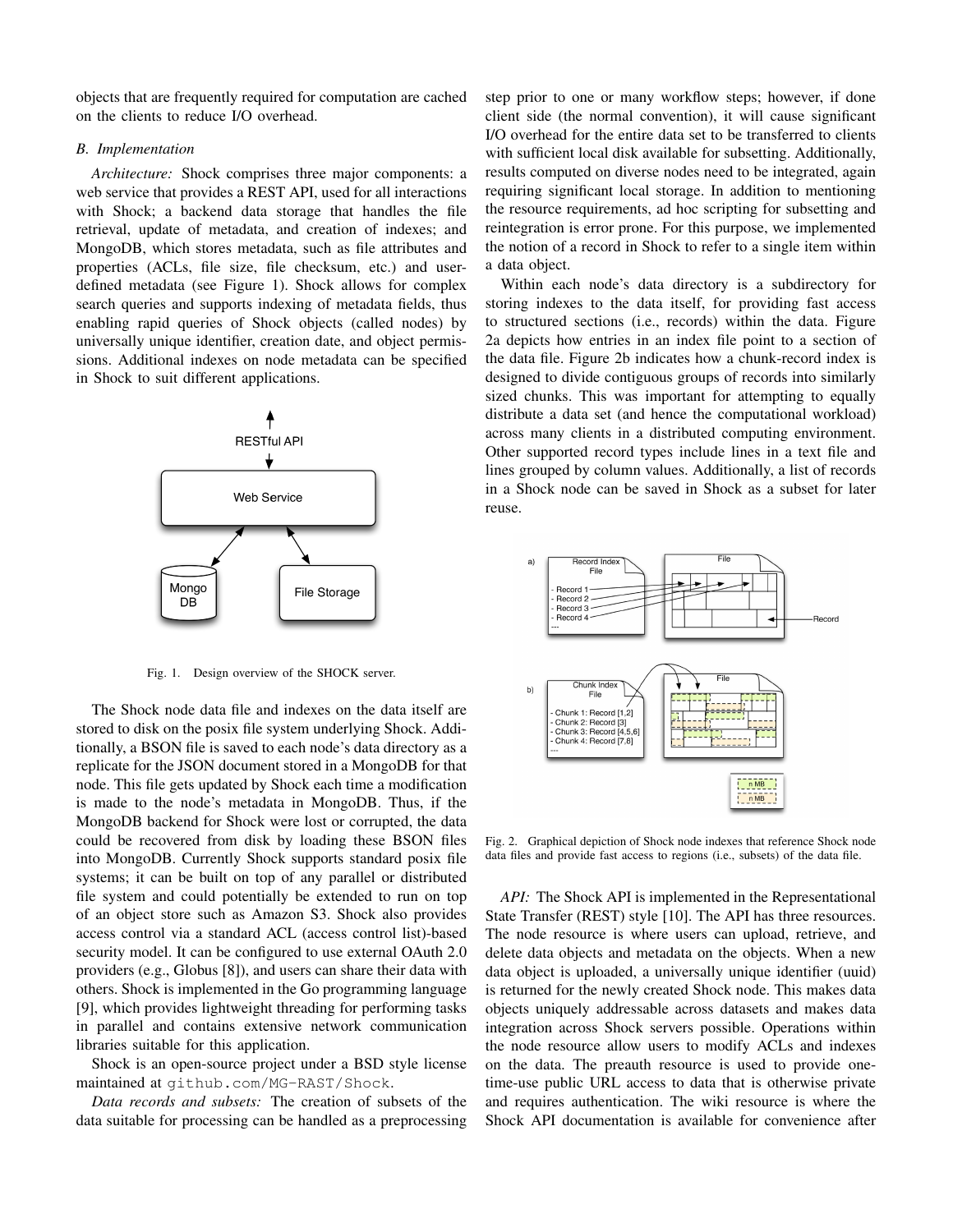TABLE II SUMMARY OF NODE TYPES

| Name         | Description                                 |
|--------------|---------------------------------------------|
| basic node   | single file                                 |
| virtual node | multiple files as one                       |
| parts node   | parallel creation of a single file in parts |
| copy node    | copy on delete                              |
| subset node  | subset of a parent node                     |

deployment of a Shock server.

Shock has five node types (see Table 2). A basic node stores a single data file as its contents. A virtual node contains multiple nodes and automatically streams the data for those child nodes as one contiguous file. A parts node is a single node that can be written in multiple pieces. The number of parts in a parts node can either be defined upon creation of the node or declared to be "unknown" . If the number of parts is defined, the node will automatically become immutable once all parts have been uploaded. However, if the number of parts was defined as "unknown", a separate call to "close" the node must be performed to merge the parts that have been uploaded and make the node immutable. Combining the features of node subsetting for download and parts nodes for uploading allows parallel tasks to be split for computation on multiple clients and the results to be merged into a single output node.

The fourth node type is a copy node. This is created by copying an existing node in Shock. When a user requests a copy of an existing node, the underlying data is not copied; rather, a link to the data in the parent node is created in the new node. If the original node is deleted, the data will be moved to a new location, and no information will be lost. Thus, copying a node does not require duplication of the underlying data object. All this is handled by the Shock server thus; the difference between a copy node and a basic node is transparent to the user.

Shock also can create subset nodes. These nodes contain information that represents a subset of the parent node's data. Using any supported record type, one can create a subset node that contains a virtual file representing a subset of the data in the parent node. This is applicable for workflows (especially in bioinformatics) where data goes through several steps of quality filtering and/or sampling and does not necessarily need to be duplicated on disk. For tasks within a workflow for which a filtered dataset is the output, Shock enables users to create a subset node of the parent (input) node by uploading a list of records. For distributed computation, this can have a significant impact on I/O as well.

*Metadata and query language:* With the ability to store a large number of data objects, users also need a way to query and identify objects in Shock by their metadata with an efficient query language. Metadata in Shock is stored in MongoDB and thus takes the form of a JSON document. This allows users to upload and store complex metadata per node. The supported query language includes the ability to query by Shock-generated node metadata (node ID, file size, file checksum, node type, node creation time, and node modification time) and user-uploaded node metadata (anything stored in the uploaded JSON document). The Shock-generated node metadata is indexed in MongoDB to enhance the performance when querying those fields. Fields within the useruploaded node metadata can be indexed in MongoDB at the administrative level by adding a list of fields to index to the Shock configuration file at runtime. In addition to providing the query capability for retrieving metadata fields equal to a query value, Shock allows for query by range, string queries with wildcards, and not operators.

Node metadata also can be used to store information about where data came from and how it was derived. Moreover, each Shock node has a separate field called "linkages" where a user can store information about nodes that are linked (parent, child, etc.) to the node object. Linkages form the basis of the provenance chain together with the metadata. Node metadata can also be a location to store descriptions and attributes about the contents of the data.

While Shock can be run without any authentication requirements, the ACLs allow for management of data access permissions. The node ACLs include an owner, a list of users with read permissions, a list of users with write permissions, and a list of users with delete permissions. The Shock administrator and the node owner automatically have read, write, and delete permissions on a node. Only the Shock administrator and the node owner can change permissions on a node by adding or removing a user from an ACL list (this includes changing ownership of a node to another user). Additionally, ACLs can be made "public", thereby granting access to a node without authentication.

# IV. RESULTS AND EVALUATION

Shock was initially designed to facilitate the annotation and analysis of large scale metagenomic sequence data within MG-RAST. The requirements of this system included the ability to store and retrieve thousands of submitted sequence files (and millions of the derived files, also stored in Shock), while also being able to serve subsets of these files in parallel to compute clients without blocking on individual requests. Shock has been used as the primary data store (both for serving data to compute clients and as a long-term store) in MG-RAST for more than 18 months now. Figure 3 shows the speeds of uploads and downloads to and from Shock in our production system. The average data transfer speed to and from this server is roughly 100 MB/s. We are consistently operating over 300 AWE clients that are pushing and pulling data to and from a single Shock server while also serving a portion of this data to the scientific community through our production website and API. Note that the figure shows a distinct subset of data objects that take longer to upload to Shock, averaging roughly 1 MB/s. These represent the subset nodes produced during the execution of the MG-RAST pipeline. These nodes take longer to create because they require some server-side computation to store the indices corresponding to these data subsets. Nevertheless, they save a significant portion of disk space on